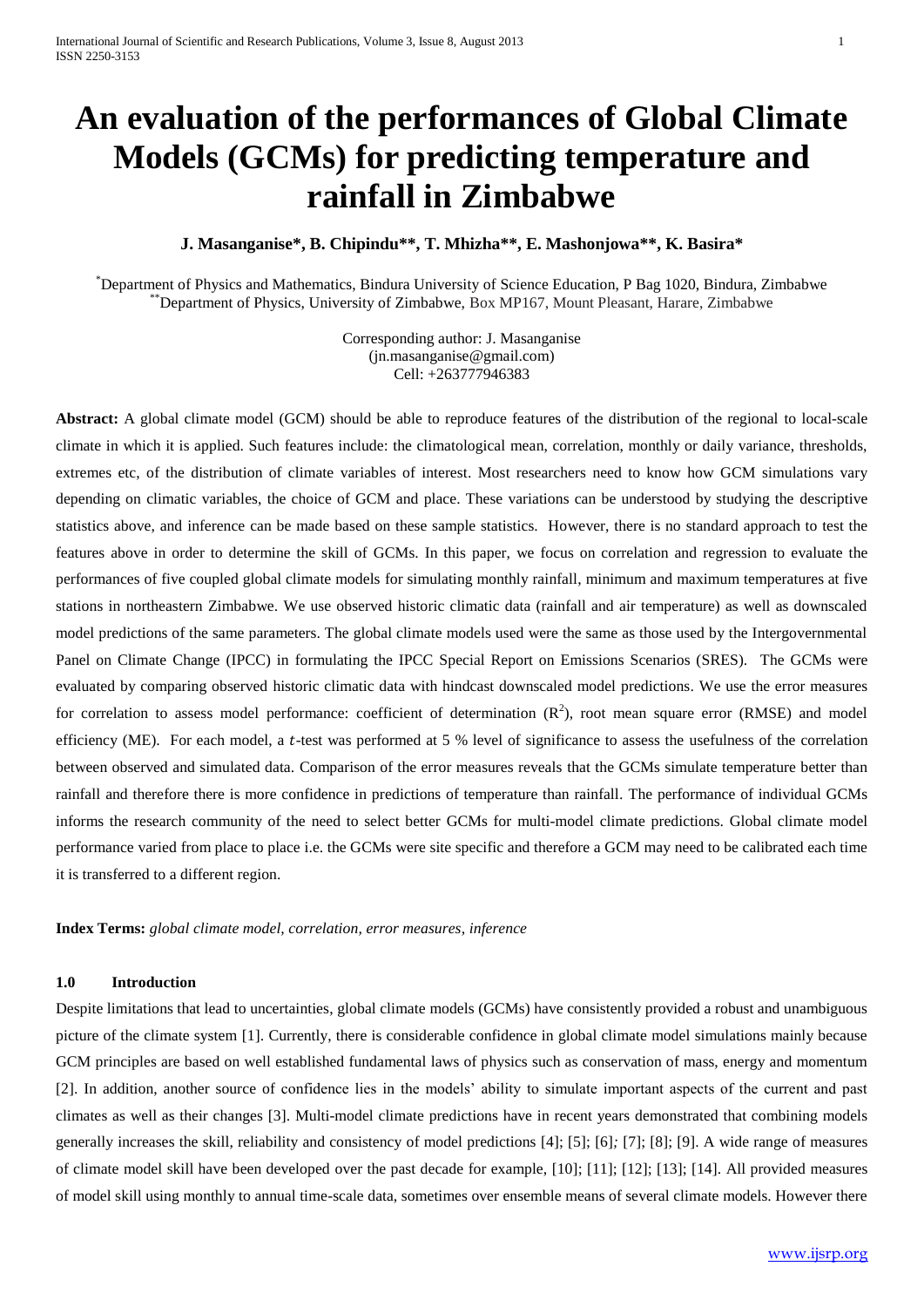is no standard approach to determine the skill of GCMs. In this paper, we use a simple statistical approach, the correlation to study the skill of global climate models. Many researchers have recently been able to quantify GCM performance in simulating various climate variables [15]; [16]; [17]; [18]; [19]; [20], but such work has not yet received well documentation in Zimbabwe. We evaluate five GCMs for simulating monthly rainfall, minimum and maximum temperatures at some selected sites in Zimbabwe. The global climate models used were the same as those used by the Intergovernmental Panel on Climate Change (IPCC) in formulating the IPCC Special Report on Emissions Scenarios (SRES). Although more than five GCMs were available in the ensemble, our selection of the five was based on the following criteria: (i) only well established models were considered, those that are extensively described in peer-reviewed scientific literature [21]; [22]; [15] and (ii) only models that perform adequately in inter-comparison studies [23]. The paper is organized as follows: Section 2 describes the materials and methods used in this study. Main results and discussion are presented in section 3. Finally, conclusions are summarized in section 4.

## **2.0 Materials and Methods**

## **2.1 The study area**

The study was carried out in an agro ecological zone known as Natural Region 2 which is located in the middle of the north of Zimbabwe, covering parts of Harare, Mashonaland East, Mashonaland West, Mashonaland Central and Manicaland provinces. The region has a total area of  $58600 \text{ km}^2$  which is about 15 % of the total area of Zimbabwe [24]. Data from five climatic stations: Karoi, Mutoko, Mt Darwin, Rusape and Wedza were used in this research. Table 1 shows the characteristics of the stations used in the study, while Figure 1 is a map of Zimbabwe showing all the natural regions with locations of the climatological stations overlaid.

**Table 1** Characteristics of the stations used in the study

| Station      | Region         | Location                          |                      | Altitude<br>(m) | Period for the observed data   |           |  |
|--------------|----------------|-----------------------------------|----------------------|-----------------|--------------------------------|-----------|--|
|              |                |                                   |                      |                 | Minimum/Maximum<br>Temperature | Rainfall  |  |
| Karoi        | 2a             | $16^{\circ}$<br>50 <sup>'</sup> S | $29^\circ$<br>37 E   | 1343            | 1971-2000                      | 1970-2000 |  |
| Wedza        | 2 <sub>b</sub> | $18^{\circ}$<br>37 <sup>′</sup> S | $31^\circ$<br>34 E   | 1384            | 1971-2000                      | 1970-2007 |  |
| Rusape       | 2 <sub>b</sub> | $18^{\circ}$<br>$32^{\prime}$ S   | $32^{\circ}$<br>08E  | 1430            | 1971-2000                      | 1970-2007 |  |
| Mt<br>Darwin | 2 <sub>b</sub> | $16^{\circ}$<br>47'S              | $31^{\circ}$<br>35 E | 965             | 1971-2000                      | 1970-1999 |  |
| Mutoko       | 2 <sub>b</sub> | $17^{\circ}$<br>$25^{\prime}$ S   | $32^{\circ}$<br>13 E | 1244            | 1971-2000                      | 1970-2003 |  |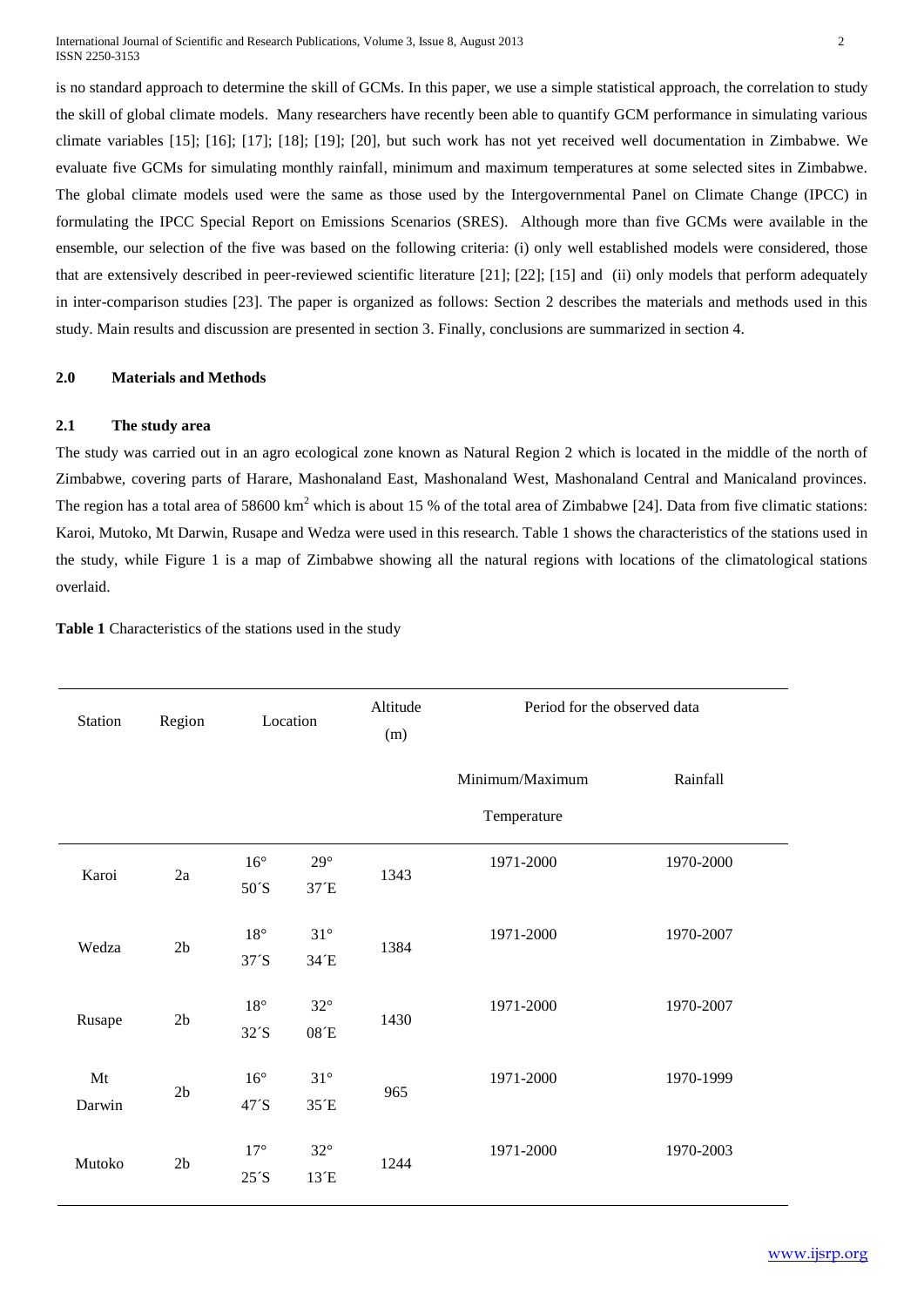International Journal of Scientific and Research Publications, Volume 3, Issue 8, August 2013 3 ISSN 2250-3153



**Figure 1:** The study area, showing the locations of the climatological stations used in this study.

# **2.2 Sources and types of data**

In this paper, we used observed as well as downscaled model data. Observed data was obtained from the Zimbabwe Meteorological Services Department (ZMSD). Downscaled data from five different global climate models from the Intergovernmental Panel on Climate Change Assessment Report (IPCC-AR4) was directly downloaded from the Earth System Grid (ESG) data portal (http://data.csag.uct.ac.za/) for the A2 socio-economic scenario.

Observed rainfall data were daily totals for the periods shown in Table 1. RAINBOW [25] was used to test the homogeneity of rainfall data for each station. RAINBOW is a software package for hydro meteorological frequency analysis and testing the homogeneity of historical data sets. All the stations confirmed homogeneity of rainfall data. The changes in rainfall for all stations were therefore assumed to have been caused by variations in climate only and not by factors such as changes in instruments, observation procedures, monitoring station relocations, changes of the surroundings, changes in calculation procedures, etc. Downscaled model data consisted of daily and monthly totals for the period 1961-2000. Observed temperature data were mean monthly minimum and maximum temperatures for the period shown in Table 1. Downscaled model data were average daily and monthly minimum and maximum temperatures over the same period.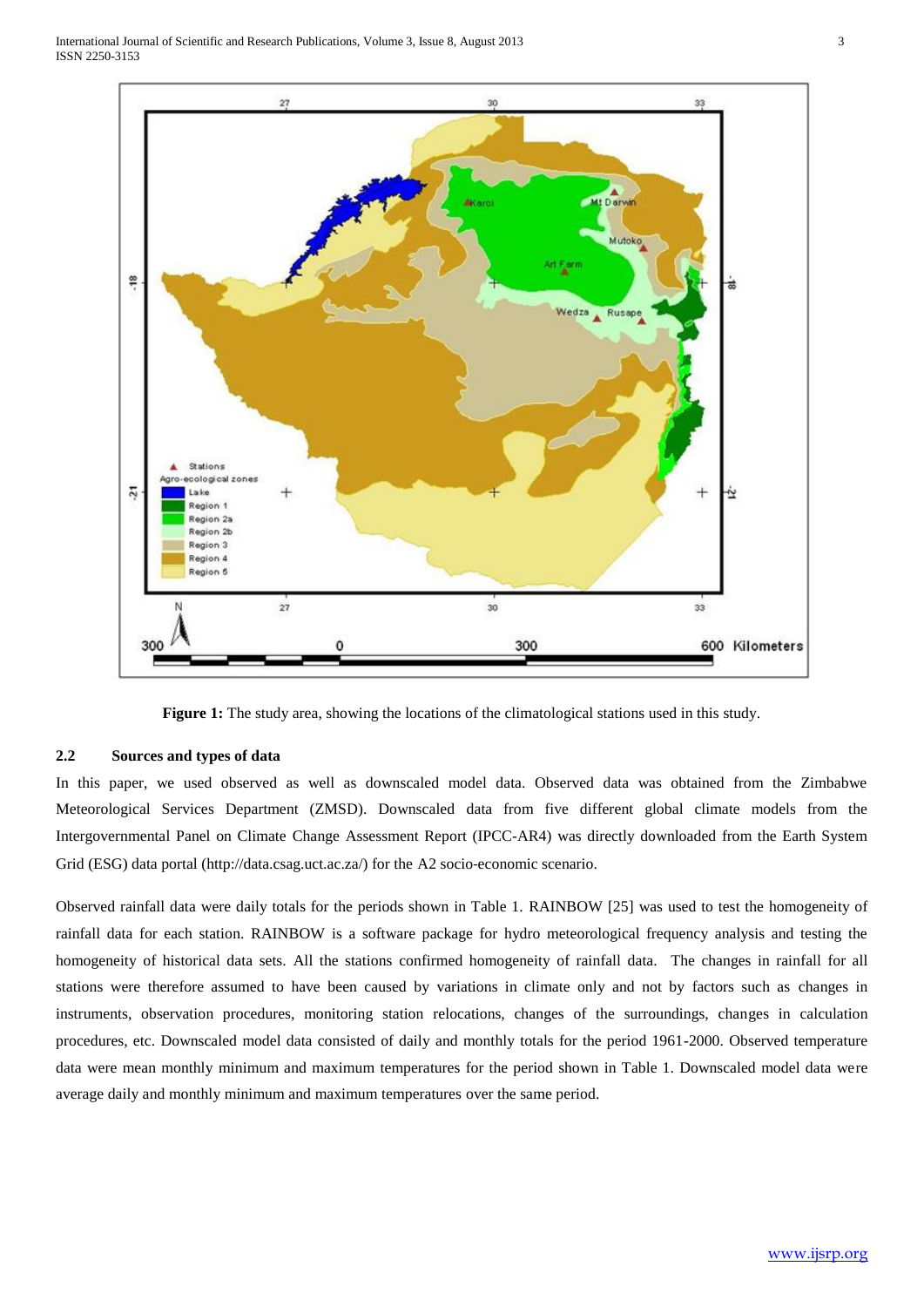International Journal of Scientific and Research Publications, Volume 3, Issue 8, August 2013 4 ISSN 2250-3153

#### **2.3 Comparison of global climate model performances**

The five GCMs used are listed in Table 2.

| Acronym        | Name and Institute                      | Atmospheric resolution          |
|----------------|-----------------------------------------|---------------------------------|
|                |                                         | (latitude x longitude)          |
| CCCMA_CGCM3_1  | The third generation coupled global     | $3.75°$ x 3.75°                 |
|                | climate model (CGCM3.1 Model, T47).     |                                 |
|                | Canadian Centre for Climate Modelling   |                                 |
|                | and Analysis, Canada.                   |                                 |
| CSIRO_MK3_5    | Mark 3.5 Model. Commonwealth            | $1.88^{\circ}$ x $1.88^{\circ}$ |
|                | Scientific and Industrial Research      |                                 |
|                | Organization, Australia.                |                                 |
| GFDL_CM2_0     | CM2.0 coupled climate model.            | $2.0^{\circ}$ x 2.5 $^{\circ}$  |
|                | Geophysical Fluid Dynamics Laboratory,  |                                 |
|                | United States.                          |                                 |
| GISS_MODEL_E_R | ModelE20/Russell. Goddard Institute for | $4.0^{\circ}$ x 5.0 $^{\circ}$  |
|                | Space Studies, United States.           |                                 |
| MPI_ECHAM5     | European Centre Hamburg Model. Max      | $1.88^{\circ}$ x $1.88^{\circ}$ |
|                | Planck Institute for Meteorology,       |                                 |
|                | Germany.                                |                                 |
|                |                                         |                                 |

All the models listed in Table 2 are based on the A2 climate change scenario. According to [26], the A2 scenario is characterized by heterogeneity, self reliance, an emphasis on local identities and global population increases continuously, reaching over 10 billion by 2050. Economic development is regionally oriented and economic and technological development is relatively slow for the A2 scenario as compared to the other scenarios.

The performances of the models were evaluated by comparing hindcast model simulations with observed climatic data separately for rainfall, minimum and maximum temperature. It was then possible to determine the variation in prediction skill across models as well as variation in skill due to change of climatic variable. Each model data set was compared with observational data and the results statistically analyzed. We applied the error measures of correlation:

# **2.3.1 Coefficient of determination (R<sup>2</sup> )**

A scatter plot of observed against model data in EXCEL clearly demonstrated the relationship between the two variables. The closeness of the relationship was assessed by the coefficient of determination  $(R<sup>2</sup>)$ .

#### **2.3.2 Model efficiency (ME)**

The efficiency of each model to simulate the variables was calculated for each of the five models. The ME approach [27] is computed as: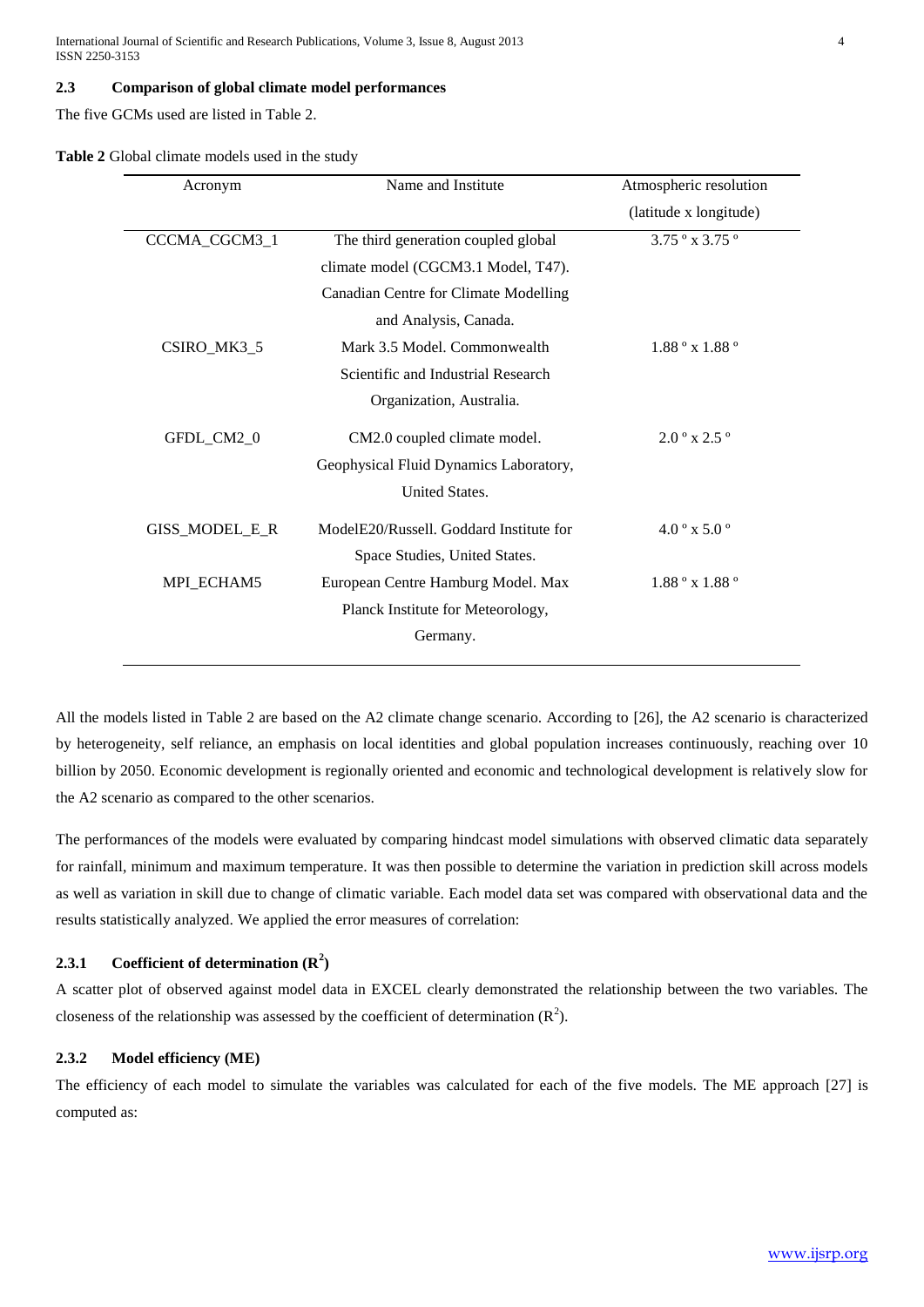International Journal of Scientific and Research Publications, Volume 3, Issue 8, August 2013 5 ISSN 2250-3153

$$
ME = 1 - \frac{\sum_{i=1}^{n} (o_i - M_i)^2}{\sum_{i=1}^{n} (o_i - \bar{o}_i)^2}
$$
 (1)

where ME is model efficiency,  $O_i$  is an elementary observation in the observed data set (*n* observations),  $\overline{O}_i$  is the mean of *i* observations and *M<sup>i</sup>* represents an elementary observation in the modelled dataset (*n* predictions).

#### **2.3.3 Root mean square error (RMSE)**

The RMSE for each model for simulating the variables was calculated. The RMSE approach is computed as:

RMSE = 
$$
\sqrt{\frac{\sum_{i=1}^{n} (o_i - M_i)^2}{n}}
$$
 (2)

A t-test was carried out at 5 % level of significance to assess the reliability of the null hypothesis  $(H<sub>o</sub>)$  which was formulated as follows: observed and simulated data are not significantly different. A two tailed test was performed for each pair of data set. The null hypothesis was rejected when the t-value obtained  $(t_{stat})$  was greater than t-critical  $(t_\alpha)$ . That is, H<sub>o</sub> was rejected when  $|t_{stat}| > t_\alpha$  otherwise it was not rejected. The value of  $t_\alpha$  was 2.25. Model performance was judged by the magnitude of the coefficient of determination  $(R^2)$ , root mean square error (RMSE), model efficiency (ME) and the t-value.

## **3.0 Results and discussion**

### **3.1 Minimum air temperature**

The statistics used to assess global climate model performance in simulating minimum temperature are shown in Table 3.

**Table 3:** Quantitative measures of the performance of the five global climate models for simulating minimum temperature at the 5 stations

| Model     |              | CCCMA_CGC | CSIRO_MK3 | MPI_ECHA       | GFDL_CM2 | GISS_MODEL_ |
|-----------|--------------|-----------|-----------|----------------|----------|-------------|
| Statistic | Station      | $M3_1$    | $-5$      | M <sub>5</sub> | $\_0$    | $E_R$       |
| $R^2$     | Karoi        | 0.92      | 0.89      | 0.88           | 0.82     | 0.69        |
|           | Wedza        | 0.89      | 0.85      | 0.79           | 0.76     | 0.73        |
|           | Rusape       | 0.87      | 0.84      | 0.84           | 0.81     | 0.69        |
|           | Mt<br>Darwin | $\ast$    | $\ast$    | $\ast$         | $\ast$   | $\ast$      |
|           | Mutoko       | 0.86      | 0.81      | 0.77           | 0.69     | 0.67        |
| ME(%)     | Karoi        | 91.72     | 87.17     | 85.9           | 78.23    | 66.05       |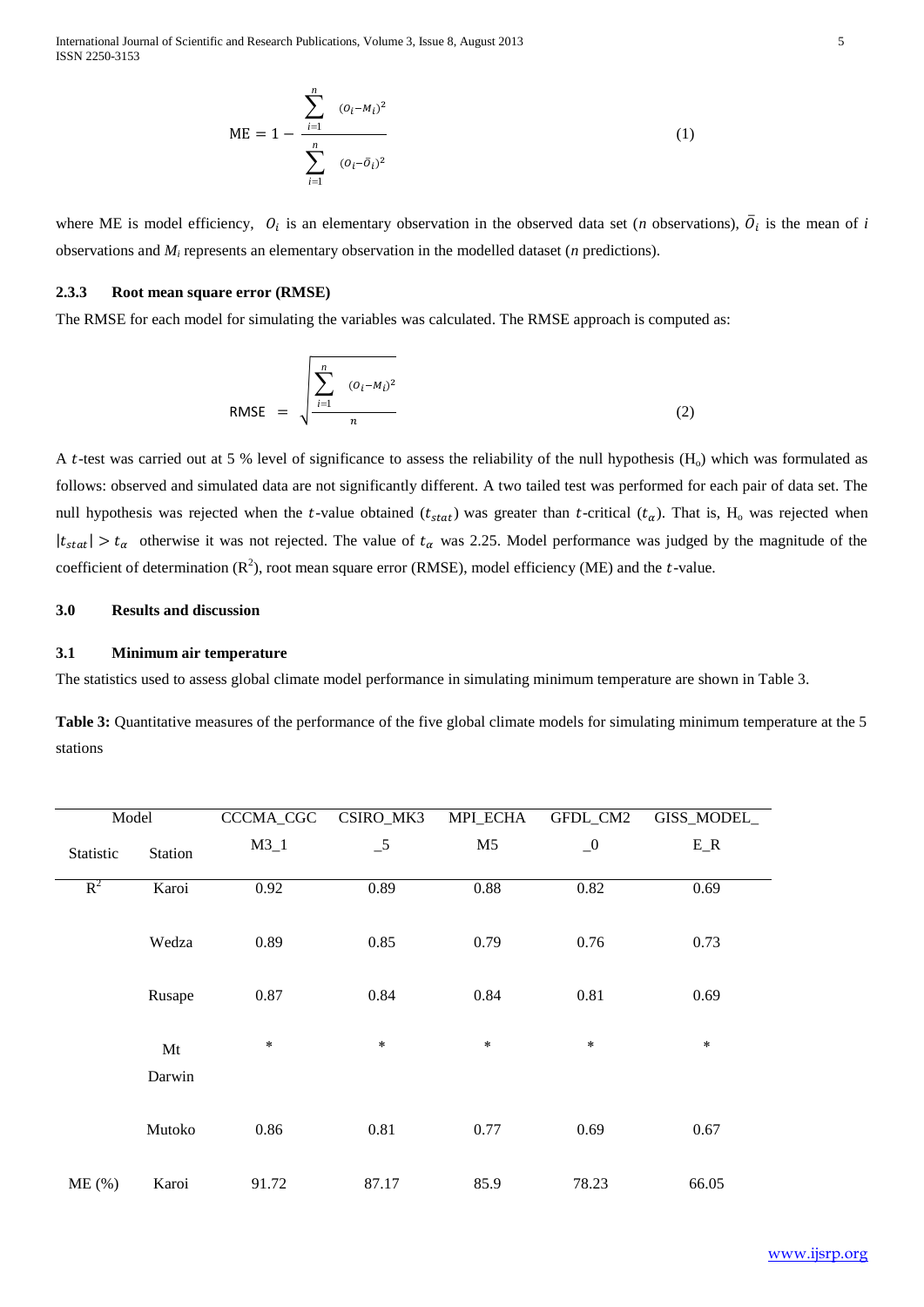|                              | Wedza                            | 88.89   | 82.86   | 74.98   | 74.33   | 71.36   |
|------------------------------|----------------------------------|---------|---------|---------|---------|---------|
|                              | Rusape                           | 86.73   | 83.44   | 81.56   | 77.13   | 67.2    |
|                              | Mt<br>Darwin                     | $\ast$  | $\ast$  | $\ast$  | $\ast$  | $\ast$  |
|                              | Mutoko                           | 85.33   | 80.2    | 77.13   | 78.56   | 83.44   |
| $\ensuremath{\mathsf{RMSE}}$ | Karoi                            | 3.21    | 3.08    | 2.88    | 2.58    | 2.32    |
|                              | Wedza                            | 2.88    | 2.66    | 2.46    | 2.48    | 2.36    |
|                              | Rusape                           | 3.81    | 3.47    | 3.3     | 3.19    | 2.89    |
|                              | $\mathbf{M}\mathbf{t}$<br>Darwin | $\ast$  | $\ast$  | $\ast$  | $\ast$  | $\ast$  |
|                              | Mutoko                           | 3.81    | 3.49    | 3.19    | 3.66    | 3.47    |
| $t_{stat}$                   | Karoi                            | $-0.07$ | 7.23    | $-5.5$  | $-5.6$  | $-2.34$ |
|                              | Wedza                            | $-2.1$  | $-6.04$ | $-6.06$ | $-1.69$ | $-0.64$ |
|                              | Rusape                           | $-1.76$ | 4.61    | $-6.44$ | $-6.44$ | $-2.09$ |
|                              | $\mathbf{M}\mathbf{t}$<br>Darwin | $\ast$  | $\ast$  | $\ast$  | $\ast$  | $\ast$  |
|                              | Mutoko                           | $-1.16$ | $-1.79$ | $-6.44$ | $-6.44$ | 4.61    |

#### Missing data

At Karoi, the CCCMA\_CGCM3\_1 model showed the greatest values of  $R^2$ , ME and RMSE as shown in Table 3. We failed to reject the null hypothesis at 5 % level of significance as  $|t_{stat}| < t_\alpha$ . The GISS\_MODEL\_E\_R model showed the smallest values of  $R^2$ , ME, RMSE and H<sub>o</sub> was rejected. For the remaining models, H<sub>o</sub> was rejected ( $|t_{stat}| > t_\alpha$ ) at Karoi indicating that they did not perform well in simulating minimum temperature at the station. The CCCMA\_CGCM3\_1 model therefore obtained the highest performance for simulating minimum temperatures at this station.

Values of  $R^2$ , ME and RMSE were greatest for the CCCMA\_CGCM3\_1 model at Wedza and we also failed to reject  $H_0$  for this model. Although we failed to reject H<sub>o</sub> for the CSIRO\_MK3\_5 and the GISS\_MODEL\_E\_R models; the coefficient of determination, model efficiency and root mean square error values were however smaller that those obtained for the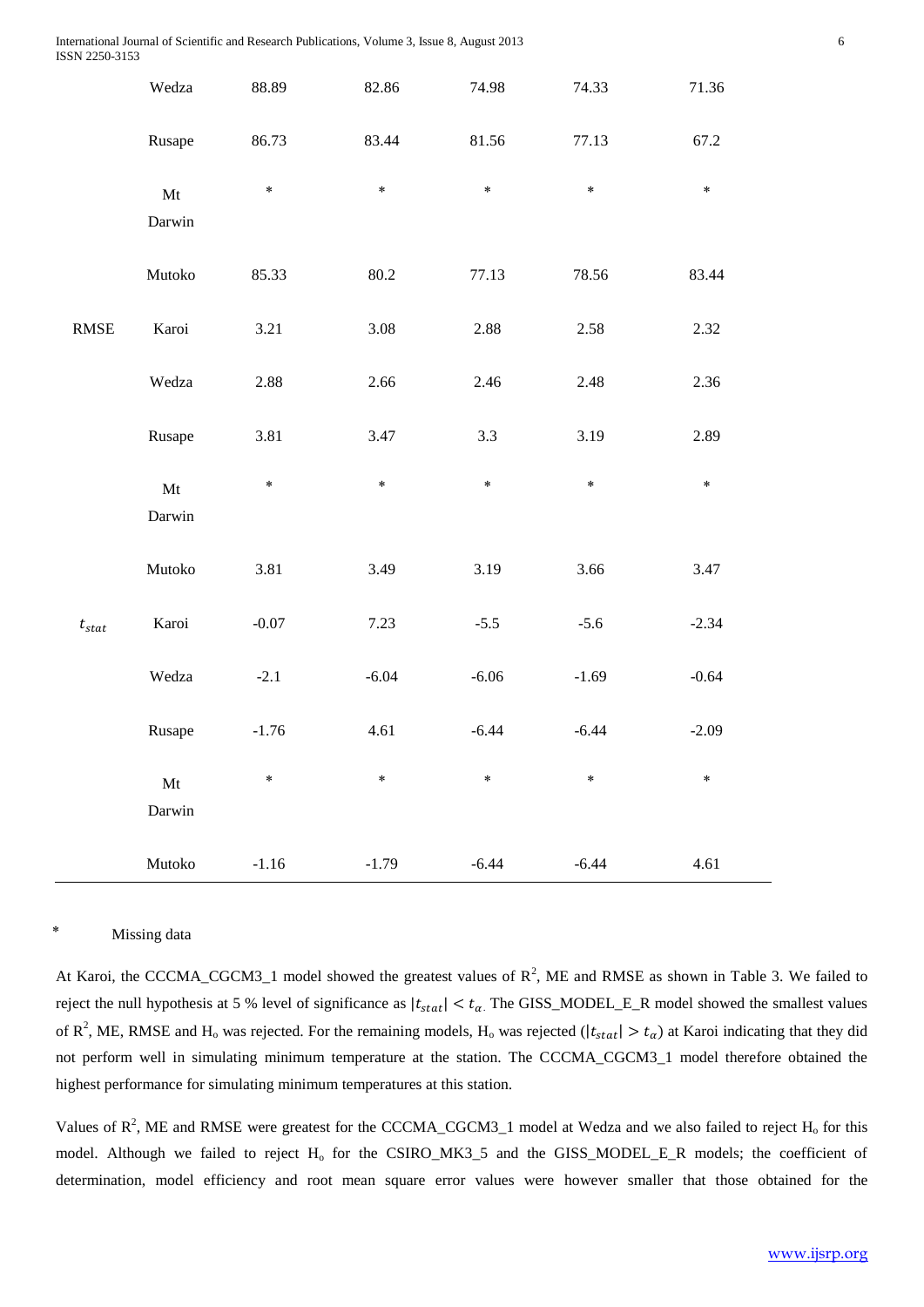International Journal of Scientific and Research Publications, Volume 3, Issue 8, August 2013 7 ISSN 2250-3153

CCCMA\_CGCM3\_1 model. The CCCMA\_CGCM3\_1 model showed the greatest skill for simulating minimum temperatures at Wedza.

Rusape minimum temperatures were best simulated by the CCCMA\_CGCM3\_1 model. Although H<sub>o</sub> was not rejected for the GISS\_MODEL\_E\_R model at Rusape, the  $R^2$ , ME and RMSE values for this model are weaker than those of the former, thus making the CCCMA\_CGCM3\_1 model the best.

The statistical measures were greatest for the CCCMA\_CGCM3\_1 model at Mutoko and we failed to reject  $H_0$  for this model. Although H<sub>o</sub> was also not rejected for the GISS\_MODEL\_E\_R model; its statistical measures were smaller than those obtained for the CCCMA\_CGCM3\_1 model.

## **3.1.2 Maximum air temperature**

The statistics used to assess global climate model performance in simulating maximum temperature are shown in Table 4.

**Table 4:** Quantitative measures of the performance of the five global climate models for simulating maximum temperature at the 5 stations

| Model       |                                  | CCCMA_CGC | CSIRO_MK3                  | MPI_ECHA       | GFDL_CM2 | GISS_MODEL_ |
|-------------|----------------------------------|-----------|----------------------------|----------------|----------|-------------|
| Statistic   | Station                          | $M3_1$    | $\overline{\phantom{0}}^5$ | M <sub>5</sub> | $\_0$    | $E_R$       |
| $R^2$       | Karoi                            | 0.67      | 0.61                       | 0.61           | 0.56     | $0.4\,$     |
|             | Wedza                            | 0.69      | 0.63                       | 0.58           | 0.56     | 0.33        |
|             | Rusape                           | 0.67      | 0.6                        | 0.6            | 0.59     | 0.38        |
|             | Mt                               | 0.68      | 0.62                       | $0.6\,$        | 0.54     | 0.42        |
|             | Darwin                           |           |                            |                |          |             |
|             | Mutoko                           | 0.78      | 0.71                       | 0.68           | 0.66     | 0.62        |
| $ME$ (%)    | Karoi                            | 64.6      | 60.24                      | 49.15          | 54.68    | 37.33       |
|             | Wedza                            | 60.78     | 60.45                      | 57.82          | 54.57    | 28.48       |
|             | Rusape                           | 62.36     | 59.9                       | 55.28          | 58.24    | 36.66       |
|             | Mt                               | 63.95     | 61.79                      | 44.55          | 52.37    | 41.27       |
|             | Darwin                           |           |                            |                |          |             |
|             | Mutoko                           | 68.2      | 65.11                      | 57.83          | 64.35    | 50.24       |
| <b>RMSE</b> | Karoi                            | 2.31      | 1.91                       | 1.58           | 1.49     | 1.77        |
|             | Wedza                            | 2.74      | 2.19                       | 2.09           | 2.18     | 1.98        |
|             | Rusape                           | 2.74      | 1.97                       | 1.92           | 2.16     | 1.93        |
|             | $\mathbf{M}\mathbf{t}$<br>Darwin | 2.55      | 2.05                       | 1.61           | 1.81     | 1.89        |
|             | Mutoko                           | 2.41      | 1.99                       | 1.71           | 1.83     | 1.75        |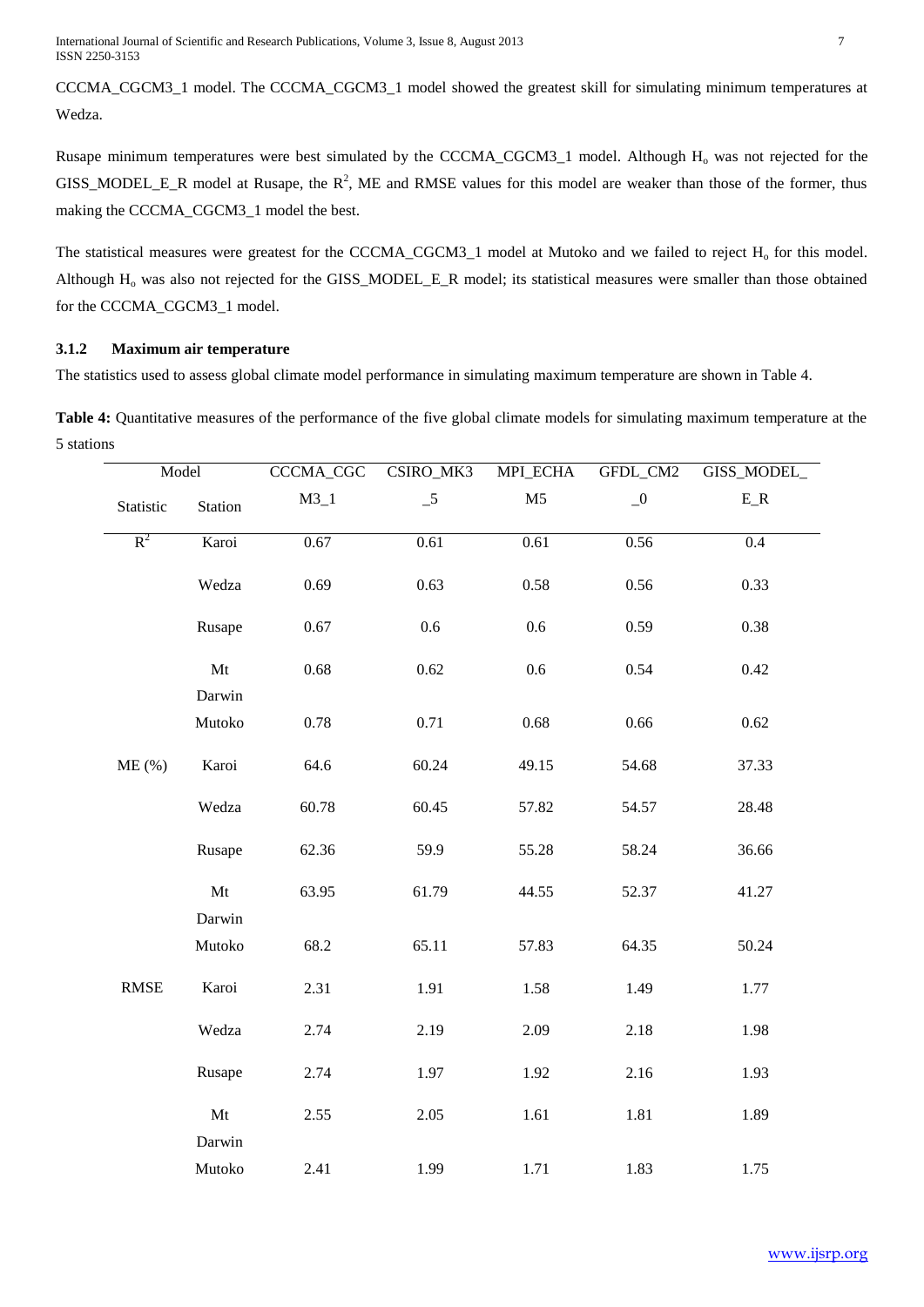| International Journal of Scientific and Research Publications, Volume 3, Issue 8, August 2013 |  |
|-----------------------------------------------------------------------------------------------|--|
| ISSN 2250-3153                                                                                |  |

| $t_{stat}$ | Karoi            | $-1.48$ | $-3.23$ | 9.73    | 0.81    | $-3.24$ |
|------------|------------------|---------|---------|---------|---------|---------|
|            | Wedza            | $-2.22$ | $-4.54$ | $-0.86$ | $-3.53$ | $-3.58$ |
|            | Rusape           | $-0.91$ | 0.17    | 6.38    | $-2.66$ | $-3.08$ |
|            | Mt               | 2.21    | $-0.05$ | 10.9    | 3.6     | $-0.63$ |
|            | Darwin<br>Mutoko | 2.11    | 3.62    | $-4.95$ | $-0.31$ | 3.91    |
|            |                  |         |         |         |         |         |

At Karoi, the CCCMA\_CGCM3\_1 model best resembled observations.  $H_0$  was not rejected for the GISS\_MODEL\_E\_R model; however the weaker statistics showed a lesser skill as compared to the CCCMA\_CGCM3\_1 model.

The greatest values of  $R^2$ , ME and RMSE for the CCCMA\_CGCM3\_1 model that are shown in Table 4 indicate the highest skill in simulating maximum temperatures at Wedza.

At Rusape, all other models did not perform well in simulating maximum temperatures at the station and the CCCMA\_CGCM3\_1 model showed the highest skill. Although the null hypothesis was not rejected for the GISS\_MODEL\_E\_R model, its statistical measures were weaker than those of the CCCMA\_CGCM3\_1 model.

Maximum temperatures at Mt Darwin were best simulated by the CCCMA\_CGCM3\_1 model as shown by the statistics in Table 4. All other models performed poorly in simulating temperatures at Mt Darwin. The CCCMA\_CGCM3\_1 model however showed weaker values of  $\mathbb{R}^2$ , ME and RMSE in simulating maximum temperature as compared to the same statistical quantities for simulating minimum temperature. This indicates that its skill in simulating minimum temperatures in higher than the skill for simulating maximum temperatures

The CCCMA\_CGCM3\_1 model showed the greatest skill for simulating maximum temperatures at Mutoko as shown by the statistical measures in Table 4.

We failed to reject the null hypothesis at all stations for the CCCMA CGCM3 1 model. This is confirmed by the t-values obtained in the significance tests. The CCCMA\_CGCM3\_1 model therefore obtained the highest performance for simulating both minimum and maximum temperature at all stations. The GISS\_MODEL\_E\_R model showed weaker values of  $R^2$ , ME and RMSE; however for this model,  $H_0$  was not rejected at Wedza, Rusape and Mutoko for simulating minimum temperature and was also not rejected at Wedza, Rusape, Mutoko and Karoi for simulating maximum temperature. This model was second in simulating both minimum and maximum temperature. For the MPI\_ECHAM5 model,  $H_0$  was not rejected only at Mt Darwin for simulating maximum temperature. For the CSIRO MK3 $5$  model, H<sub>o</sub> was not rejected only at Wedza. The GFDL CM2 $0$  model performed well in simulating maximum temperature at Mt Darwin only and it performed poorly for all other stations.

## **3.1.3 Rainfall**

Summary statistics used to assess global climate models' performances in simulating rainfall are shown in Table 5.

**Table 5:** Quantitative measures of the performance of the five global climate models for simulating rainfall at the 5 stations

| Model |  | CCCMA CGC CSIRO MK3 MPI ECHA GFDL CM2 GISS MODEL |  |  |  |
|-------|--|--------------------------------------------------|--|--|--|
|-------|--|--------------------------------------------------|--|--|--|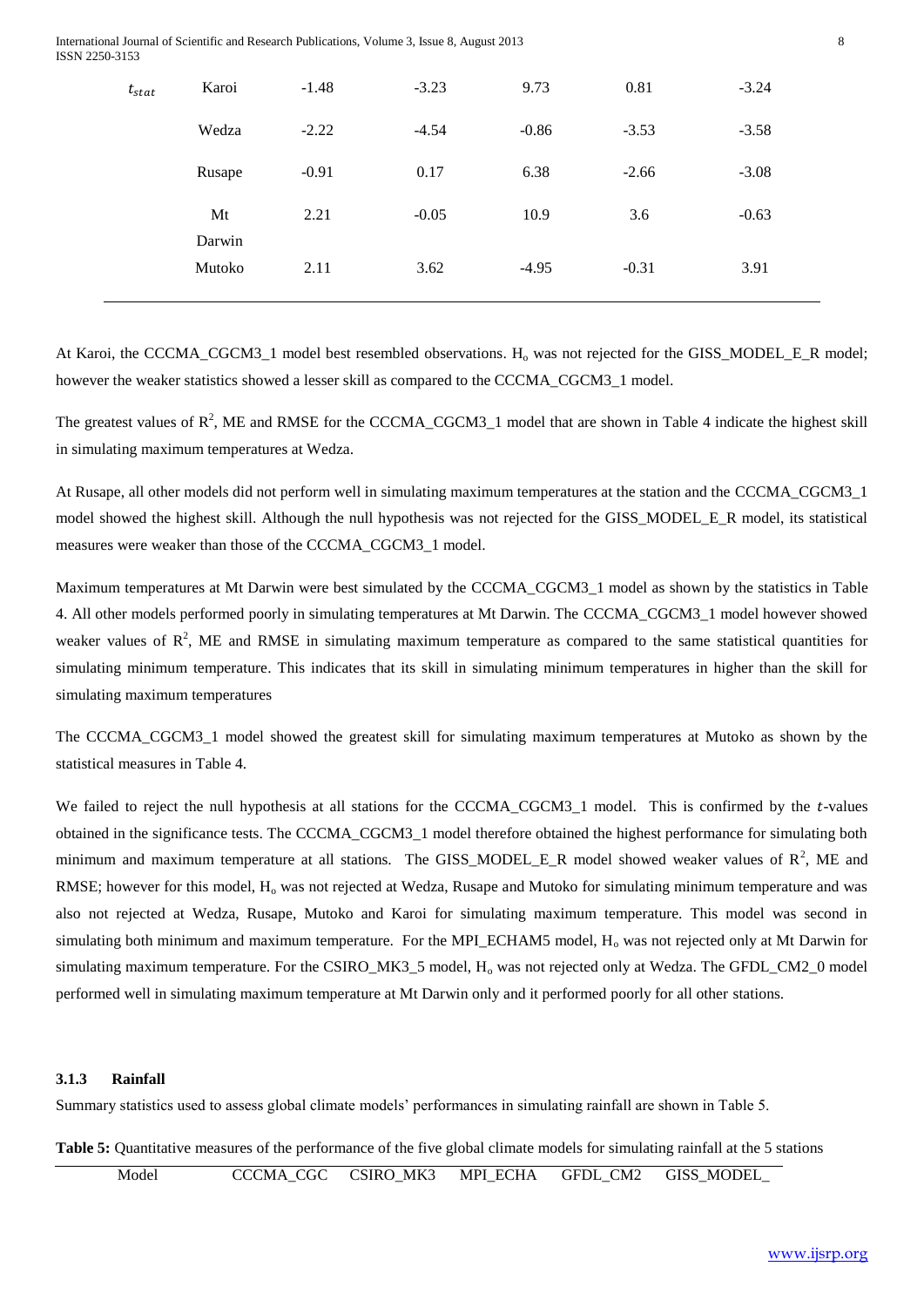| Statistic             | Station   | $M3_1$  | $-5$     | M <sub>5</sub> | $\overline{\phantom{0}}^0$ | $E_R$    |
|-----------------------|-----------|---------|----------|----------------|----------------------------|----------|
| $R^2$                 | Karoi     | $\ast$  | $\ast$   | $\ast$         | $\ast$                     | $\ast$   |
|                       | Wedza     | 0.33    | $0.22\,$ | 0.39           | $0.18\,$                   | 0.32     |
|                       | Rusape    | 0.33    | 0.37     | 0.42           | 0.21                       | 0.31     |
|                       | Mt Darwin | 0.33    | 0.41     | 0.42           | 0.41                       | 0.35     |
|                       | Mutoko    | 0.36    | 0.43     | 0.35           | 0.3                        | 0.39     |
| $ME$ (%)              | Karoi     | $\ast$  | $\ast$   | $\ast$         | $\ast$                     | $\ast$   |
|                       | Wedza     | 33.97   | 10.93    | 18.33          | 39.92                      | 49.21    |
|                       | Rusape    | 15.73   | 29.11    | 51.45          | 24.3                       | 17.22    |
|                       | Mt Darwin | 26.63   | 23.01    | 32.13          | 46.51                      | 20.08    |
|                       | Mutoko    | 30.06   | 22.25    | 10.38          | 38.62                      | 13.14    |
| $\operatorname{RMSE}$ | Karoi     | $\ast$  | $\ast$   | $\ast$         | $\ast$                     | $\ast$   |
|                       | Wedza     | 72.9    | 66.4     | 89.4           | 65.3                       | 73.2     |
|                       | Rusape    | 52.7    | 64.5     | 64.6           | 40                         | 51.9     |
|                       | Mt Darwin | 55.8    | 76.8     | 73.2           | 66.6                       | 55.3     |
|                       | Mutoko    | 53      | 71.4     | 72.6           | $46\,$                     | 53.2     |
| $t_{stat}$            | Karoi     | $\ast$  | $\ast$   | $\ast$         | $\ast$                     | $\ast$   |
|                       | Wedza     | 3.69    | 2.67     | $-0.59$        | 1.51                       | 0.04     |
|                       | Rusape    | 6.54    | 3.28     | 3.16           | 6.04                       | 3.94     |
|                       | Mt Darwin | $-7.25$ | $-11.01$ | $-10.54$       | $-2.19$                    | $-10.98$ |
|                       | Mutoko    | $-7.28$ | 3.66     | 4.82           | $-10.12$                   | 4.61     |
|                       |           |         |          |                |                            |          |

# \* Missing data

The statistical measures are very low for all the models at Wedza; however the null hypothesis was not rejected for the GFDL\_CM2\_0, GISS\_MODEL\_E\_R and the MPI\_ECHAM5 models. The statistical indicators show that the null hypothesis was rejected for all the models at Rusape thus the models performed poorly in simulating rainfall at this station.

All models performed poorly in simulating rainfall at Mt Darwin. This is shown by the weak values of  $\mathbb{R}^2$  and low values of ME and RMSE for each model in Table 5. The null hypothesis was not rejected only for the GISS\_MODEL\_E\_R model thus making it a better GCM amongst the five models. It is interesting to note that the CCCMA\_CGCM3\_1 model which best simulated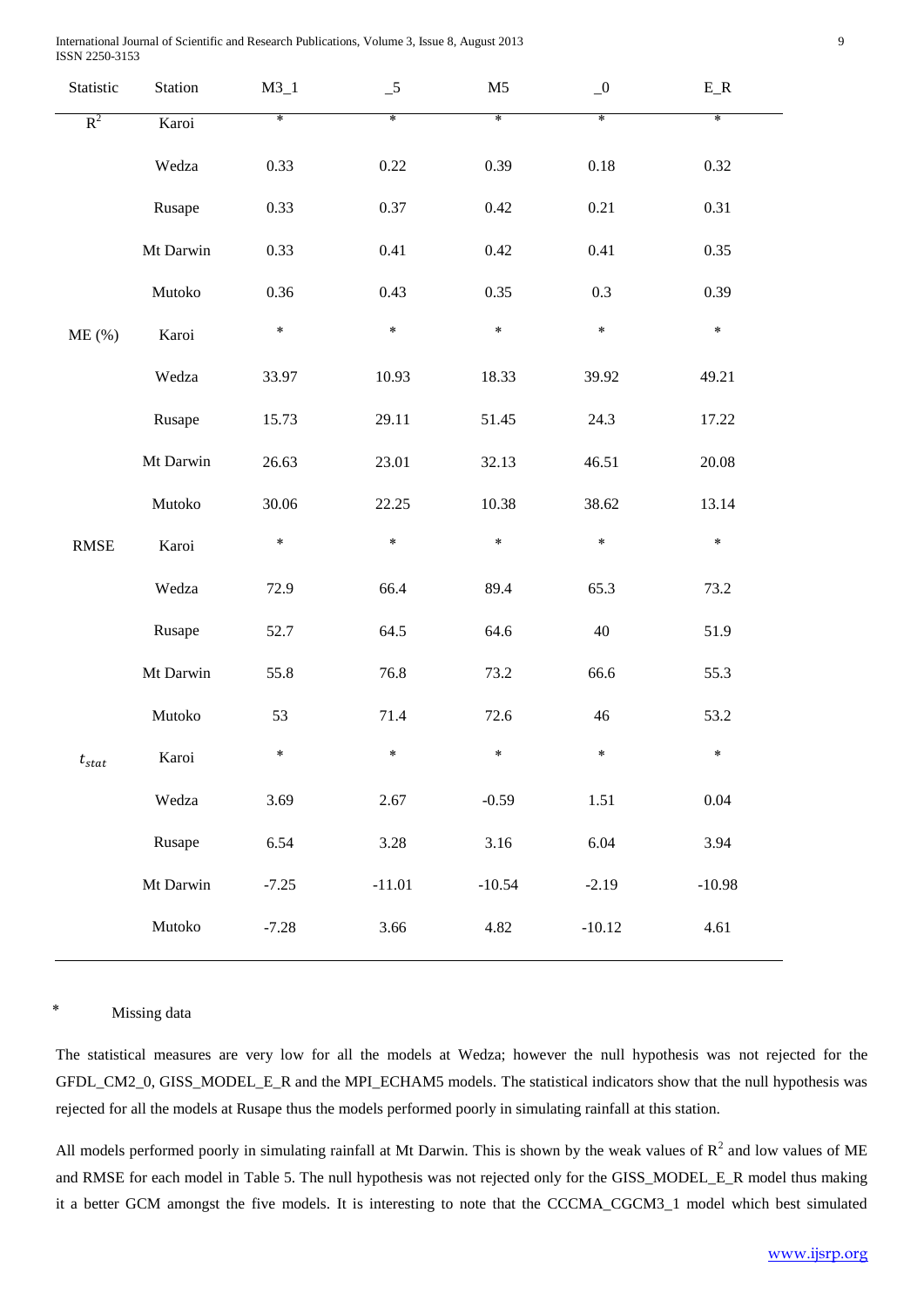temperature at Mt Darwin was found to be the worst for simulating rainfall at the same station. Table 5 shows inaccuracy of all climate models in simulating rainfall at Mutoko. Results of the analysis showed that all the models are poor in predicting rainfall for all the stations. Inaccuracy of global climate models to predict precipitation was reported by many researchers. [28] point out that that the space-time correlation between models and observations is small, only about 50 to 60 %, particularly in the tropics where the spatial variation of precipitation is great. According to [29], strong horizontal gradients in the field lead to a significant drop in correlations between model output and observations. Another discrepancy between models and observations is that when precipitation is categorised into light, moderate and heavy, models reproduce the observed extent of moderate precipitation (10 to 20 mmday<sup>-1</sup>) but underestimate that of heavy precipitation and overestimate the extent of light precipitation [30]. [31] report that for precipitation, the Geophysical Fluid Dynamics Laboratory (GFDL) model reveals significant widespread errors in the tropics, mostly in the Intertropical Convergence Zone (ITCZ) where precipitation is underestimated by several millimetres per day. However, despite these shortcomings, the GISS\_MODEL\_E\_R showed relatively better skill for predicting rainfall at Mt Darwin, Karoi and Mutoko, while the MPI\_ECHAM5 and the GFDL\_CM2\_0 models were skilful at Wedza and Rusape, respectively.

#### **4.0 Conclusions**

We evaluated the performances of five global climate models for simulating rainfall, minimum and maximum temperature. The three main questions were centred on the variation of GCM skill with climatic variable, choice of GCM and place. The results indicate that most GCMs can reproduce the observed temperature better than rainfall and that the difference between the rainfall predictions from the different GCMs can be significant. The CCCMA\_CGCM3\_1 model was shown to be a better performing GCM amongst the five. Global climate models are place sensitive; a GCM that performs well in one region may not do the same when transferred to a different region.

## **REFERENCES**

- [1] Carmen Sa´nchez de Cos, C., Sa´nchez-Laulhe´, J.M., Jime´nez-Alonso,C., Sancho-Avila, J.M., Rodriguez-Camino, E. (2013). Physically based evaluation of climate models over the Iberian Peninsula. Clim Dyn, **40**:1969–1984 DOI 10.1007/s00382-012-1619-2
- [2] Pitman, A. J. and Perkins, S. E. (2008). Regional Projections of Future Seasonal and Annual Changes in Rainfall and Temperature over Australia Based on Skill-Selected AR4 Models. *Earth Interact.*, **12**: 1–50. doi: http://dx.doi.org/10.1175/2008EI260.1
- [3] Randall, D. A., Wood, R.A., Bony, S., Coleman, R., Fichefet, T., Fyfe, J., Kattsov, V., Pitman, A., Shukla, J., Srinivasan, J., Stouffer, R,J,, Sumi, A., Taylor, K.E. (2007). Climate models and their evaluation, chapter of the book climate change 2007: the physical science basis. In: Solomon, S., Qin, D., Manning, M., Chen, Z., Marquis, M., Averyt, K.B., Tignor, M., Miller, H.L.(eds) Contribution of working group I to the fourth assessment report of the intergovernmental panel on climate change. Cambridge University Press, Cambridge, pp 589–662
- [4] Thomson, M.C., Doblas-Reyes, F.J., Mason, S.J., Hagedorn, R., Connor, S.J., Phindela, T., Morse, A.P., Palmer, T.N. (2006). Malaria early warnings based on seasonal climate forecasts from multi-model ensembles. Nature. **439**: 576–579. doi:10.1038/nature04503
- [5] Cantelaube, P., Terres, J.-M. (2005) Seasonal weather forecasts for crop yield modelling in Europe. Tellus A. **57**: 476–487. doi:10.1111/j.1600- 0870.2005.00125
- [6] Palmer, T.N., Doblas-Reyes, F.J., Hagedorn, R., Weisheimer, A. (2005b). Probabilistic prediction of climate using multi-model ensembles: from basics to applications. Phil. Trans. R. Soc. B. **360**: 1991–1998. doi:10.1098/rstb.2005.1750.
- [7] Doblas-Reyes, F.J., Pavan, V., Stephenson, D.B. (2003). The skill of multimodel seasonal forecasts of the wintertime North Atlantic Oscillation. Clim. Dynam. **21**: 501–514. doi:10.1007/s00382-003-0350-4
- [8] Yun, W.T, Stefanova, L., Krishnamurti, T.N. (2003). Improvement of the multimodel supersensemble technique for seasonal forecasts. J. Clim. **16**: 3834–3840. doi:10.1175/1520-0442(2003)016<3834:IOTMST>2.0.CO;2.
- [9] Hagedorn, R., Doblas-Reyes, F.J. Palmer, T.N. (2005). The rationale behind the success of multi-model ensembles in seasonal forecasting—I. Basic concept. Tellus A. **57**: 219–233. doi:10.1111/j.1600-0870.2005.00103.x.
- [10] Watterson, I. G. (1996). Non-dimensional measures of climate model performance. Int. J. Climatol. **16**:379–391.
- [11] Taylor, K. E. (2001). Summarizing multiple aspects of model performance in a single diagram. J. Geophys. Res. **106**: D7. 7183–7192
- [12] Knutti, R., Meehl, G. A., Allen, M. R., Stainforth, D. A. (2006). Constraining climate sensitivity from the seasonal cycle in surface temperature. J. Climate **19**:4224–4233.